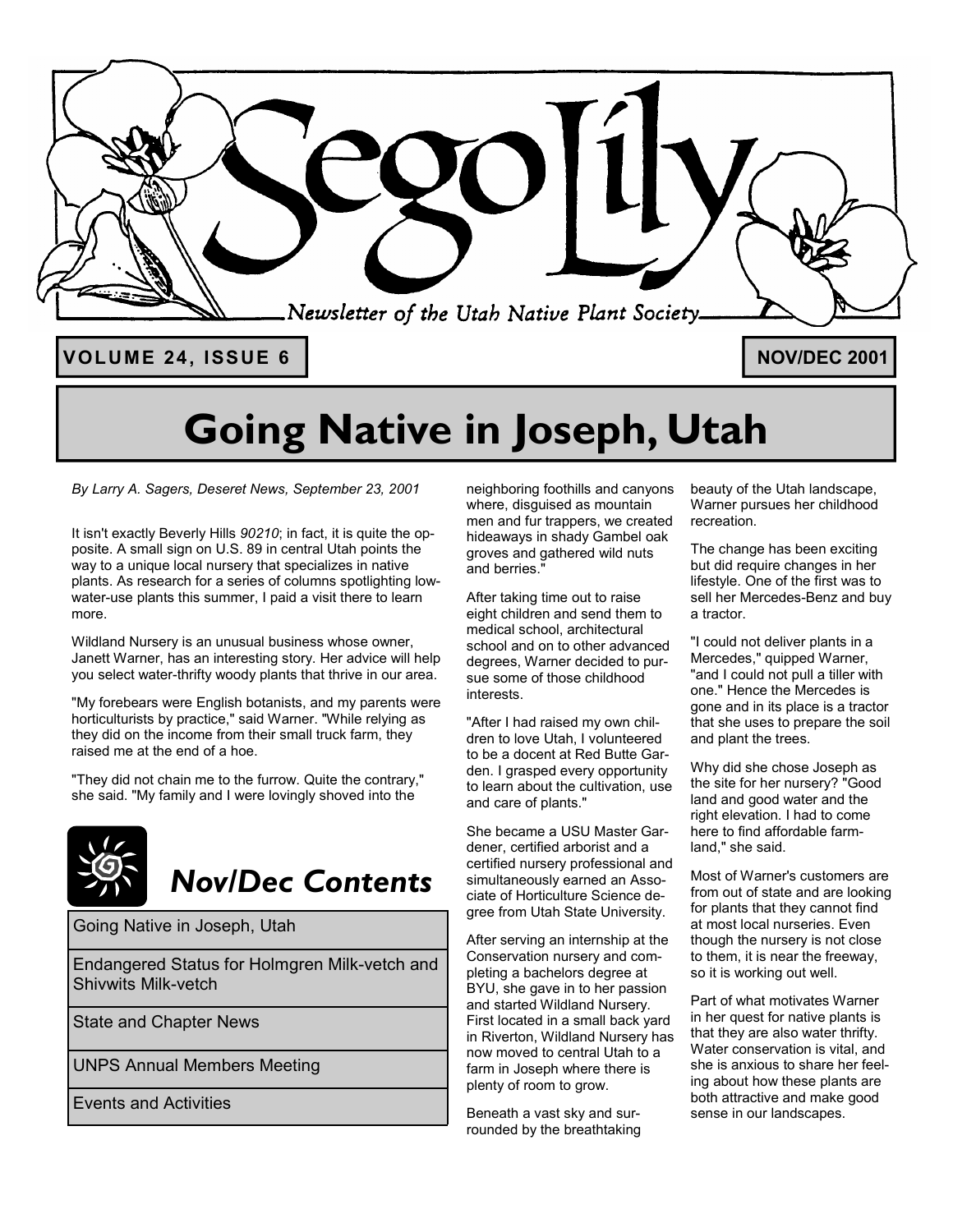#### PAGE 2 VOLUME 24, ISSUE 6

Utah boasts more than 3,000 different documented native plants. These are the same trees, shrubs and wildflowers you find on hikes through the canyons, foothills and deserts of the state. Native plants grown in Utah soil, under Utah conditions will establish easier and have a better chance of living longer with fewer diseases and pest problems.

Pinyon pines are excellent trees for most areas of Utah. They tolerate drought and have few pest problems. With some water they grow reasonably fast, but they usually do not outgrow their place in the landscape.

Warner also likes the limber pine. "It is so versatile and grows throughout the state. The long needles and the shape make it an excellent choice for many landscapes."

Looking at some of the deciduous plants, Warner quickly extols the virtues of the bigtooth maple. "This is the tree that is so colorful in our mountains and does equally well in our landscapes. She hastens to add that you must select a seedgrown tree that has never been grafted or one that is grown on its own root.

"Some nurseries graft the bigtooth maple onto the sugar maple rootstock. This defeats the purpose of having the native plant because sugar maple grows best in acidic soils. If we graft our native maple onto that rootstock it will never grow well

in most areas of Utah because of our alkaline soil."

Chokecherry is another one of her favorites. "I love the color in the spring from the flowers. The fruit in the late summer is very attractive, and then it has some excellent fall color."

She also is enthusiastic about the native oak. "The gnarly Gambel oak is a wonderful tree for our dry hillsides. It survives well without much irrigation once it is established and will live for many years. If something damages one of the trunks, it is a simple matter to prune it out and let some new shoots replace it."

Several other excellent trees are part of our native landscape. Two that Warner recommends as understory trees are the Rocky Mountain maple and serviceberry. Both of these thrive in light shade from another tree. Rocky Mountain maple is a smaller tree but has a brilliant red color in the fall. Serviceberry is another great plant with good fall color and white flowers in the spring.

Don't forget the bristlecone pine, the Rocky Mountain and the Utah juniper and the both the curl-leaf and deciduous mountain mahogany plants. These plants will add to your landscape without adding to your water bill.

As enthusiastic as she is about native trees, Warner does think there are many introduced species that are worth considering.

"While I do enthusiastically encourage much more use of native plants, I believe we should not plant only natives. Many imported or exotic species do very well



here and add to the diversity. Many of the plants in the nursery trade are descendants of wild plants that have been selected and introduced to the cultivated landscape because of their desirable qualities."

Joseph *84769* just might be the right place to look to help conserve water and make your landscape a place of beauty for yourself and the other creatures of the state.

## **Endangered status for Holmgren and Shivwits milk-vetch**

SUMMARY: Effective October 29, 2001, The Fish and Wildlife Service has determined endangered status under the Endangered Species Act (Act) of 1973, as amended, for two perennial herbs-- Astragalus holmgreniorum (Holmgren milkvetch) and Astragalus ampullarioides tions of A. holmgreniorum exist in Washington County, Utah, and adjacent Mohave County, Arizona. Five small populations of A. ampullarioides exist in Washington County, Utah. Significant portions of the habitat of both species are subject to disturbance from urban development, off-road vehicles (ORVs), grazing, displacement by exotic weeds, and mineral development. This determination that A. holmgreniorum and A. ampullarioides are

eral protections provided by the Act for these plants.

(Shivwits milk-vetch). Three small popula-recognized the species as a unique taxon endangered species implements the Fed-research work by Harper and Van Buren Astragalus holmgreniorum (Holmgren milkvetch) was first collected as a scientific specimen in 1941 by Melvin Ogden. Rupert Barneby and Noel and Patricia Holmgren rediscovered the species in 1979. Barneby (1980) occurring in a localized area on the Arizona-Utah border, and named it for its codiscoverers. Astragalus ampullarioides (Shivwits milk-vetch) was first collected near Shem in Washington County, Utah, by Duane Atwood in 1976. The species was originally described by Stanley Welsh (1986) as a variety of A. eremiticus. Barneby (1989) questioned the taxonomic significance of the species and submerged A. eremiticus var. ampullarioides within typical A. eremiticus. Later

(1998) and Stubben (1997) demonstrated significant genetic and ecological differences between typical A. eremiticus and A. eremiticus var. ampullarioides. Welsh (1998) revised the species' taxonomy elevating the taxon to full species status as A. ampullarioides. Both species are narrowly distributed Mojave Desert endemics restricted to the immediate vicinity of St. George, Utah.

 A member of the pea family (Fabaceae), Astragalus holmgreniorum is a stemless herbaceous (non-woody) perennial that produces leaves and small purple flowers in the spring, both of which die back to its roots after the flowering season. The plant's pinnately compound leaves (leaves arranged on opposite side of the stem in a row) arise directly from the root crown. The leaves are pressed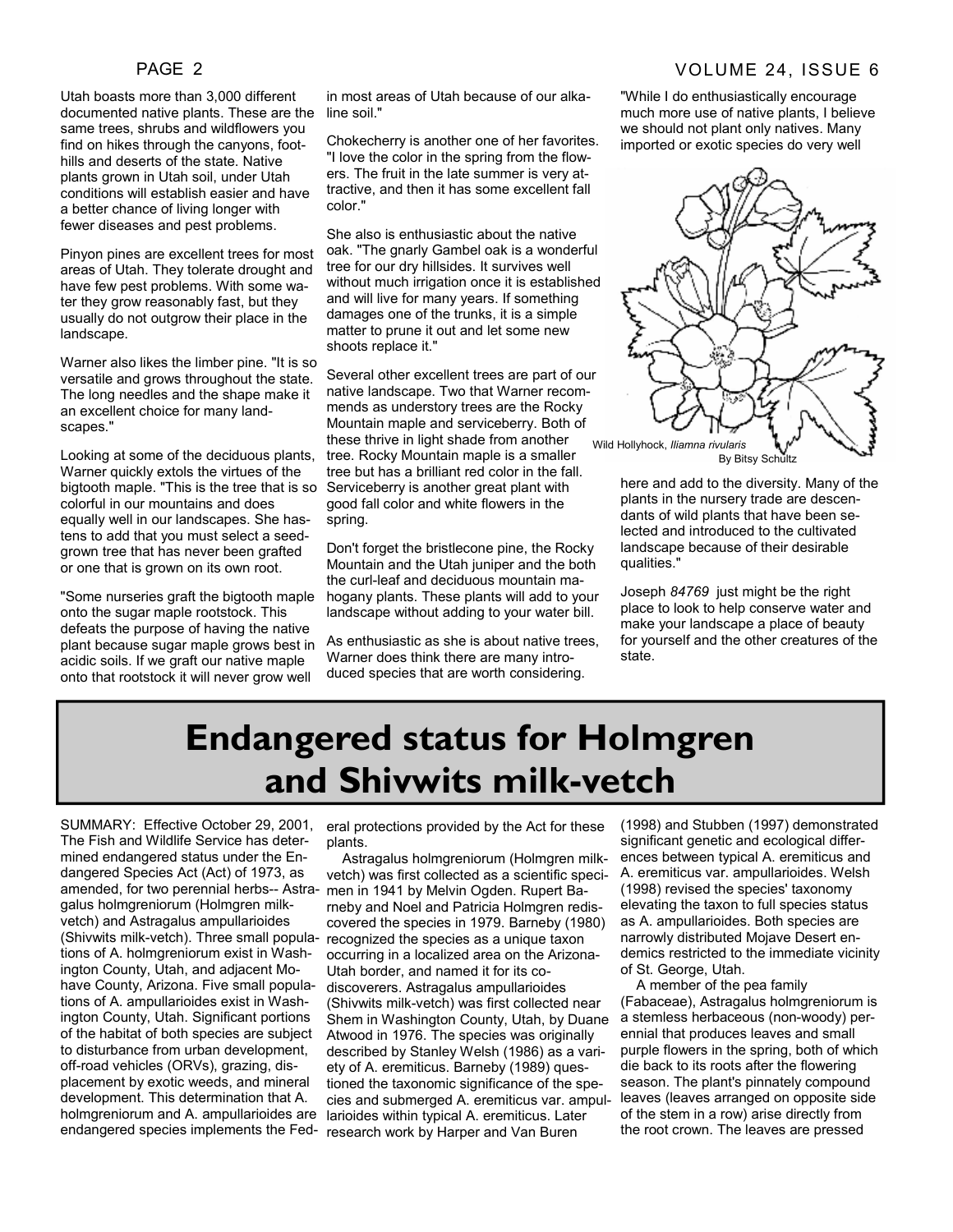#### VOLUME 24, ISSUE 6 PAGE 3

close to the ground, and are 4 to 13 centimeters (cm) (1.5 to 5.1 inches (in)) long, and have 9 to 15 leaflets. The leaflets are 0.8 to 1.6 cm (0.3 to 0.6 in) long and are broadly obovate (oval with the narrow end towards the base of the leaf) in shape. The flowers of A. holmgreniorum are 1.8 to 2.4 cm (0.7 to 0.9 in) long, and 0.6 to 0.9 cm (0.2 to 0.4 in) wide and have the distinctive papilionaceous flower shape of a legume (pea-like flower with five petals that include a large petal on top enclosing two lateral petals and two smaller lower petals). The flowers are borne in a raceme inflorescence (flowers occur along a stalk), commonly with 6 to 16 flowers. The peduncle (flower stalk) is 2 to 8.5 cm (0.8 to 3.6 in) long and arises directly from the root crown. The peuncle is erect during anthesis (period the flower is open) and is prostrate when the plant's in fruit (Barneby 1980; 1989; Welsh, et al. 1987; Stubben 1997). The fruits are pods 3 to 5 cm  $(1 to 2 in)$  long and 0.6 to 0.9 cm  $(0.2 to 0.4 in)$  across. The pods retain seeds even after the pods fully open up along the margin. With age, each pod eventually dries out and opens up at both the top and bottom ends (Barneby 1989; Stubben 1997).

 Astragalus holmgreniorum grows on the shallow, sparsely vegetated soils derived primarily from the Virgin limestone member of the Moenkopi Formation. The species is a principal member of a warm-desert shrub vegetative community dominated by the following perennial shrubs--Acamptopappus sphaerocephalus (desert goldenhead), Ambrosia dumosa (white burrobush), Krameria parvifolia (range ratany), and Lycium andersonii (Anderson wolfberry). In addition, plant species associated with A. holmgreniorum include several perennial and annual forbs and grasses; most significant are the introduced weedy species—Bromus rubens (foxtail brome), Erodium cicutarium (storksbill), and Malcolmia africana (African mustard) (Stubben 1997; Armstrong and Harper 1991; Van Buren 1992; Harper and Van Buren 1998, 2000b).

 Only three populations of Astragalus holmgreniorum are known. The species primary population exists on the Arizona (Mohave County) and Utah (Washington County) border approximately 11 kilometers (km) (7 miles (mi)) south of the center of St. George, Utah (Stubben 1997). This population is fragmented by Interstate Highway 15, areas of urban development, and spotty natural habitat occurrences. The number of individual plants in all the species' populations varies considerably from year to year. This population averages about 9,000 to 10,000 plants in years with wet winters (Stubben 1997; R. Van Buren, Utah Valley State College, Orem, Utah, pers. comm. 1998). The second population is south of the town of Santa Clara about 8 km (5 mi) west of St. George. This population consists of 2 sites whose total numbers average about 1,000 individual plants (Stubben 1997; Van Buren 1992; R. Bolander, Bureau of Land Management, Salt Lake City, Utah, pers. comm. 2000). The third population consists of about 30 plants, and is located in Purgatory flat approximately 15 km (9 mi) east of St. George (Stubben 1997; R. Bolander, pers. comm. 2000). The small number of populations and restricted habitat of this species make it vulnerable to human-caused and natural environmental disturbances. Urban expansion of St. George and highway and power line construction have destroyed significant portions of the species' potential habitat and threaten additional occupied habitat. The species also is threatened by ORV use, displacement by exotic weeds, mineral exploration and development (Harper 1997, Stubben 1997, Van Buren and Harper 2000b).

 Astragalus ampullarioides (Shivwits milk-vetch) is a perennial, herbaceous plant that is considered a tall member of the pea family, although some plants appear shorter because of grazing impacts. Stems may grow along the ground or to a height of 20 to 50 cm (8 to 20 in). However, ungrazed flowering stems may attain a height of 1 meter (40 in). Its leaves are pinnately com-

pound, 4 to 18 cm (1.6 to 7.1 in) long, and have 11 to 23 elliptical leaflets. Each plant produces about 45 small creamcolored flowers about 2 cm (0.8 in) long on a single stalk in the spring. Seeds are produced in small pods, and the plant dies back to its root crown after the flowering season. The fruit is a short, broad pod between 0.8 and 1.5 cm (0.3 to 0.6 in) in length and 0.6 to 1.2 cm (0.2 to 0.5 in) in width (Barneby 1989; Welsh 1986, 1998; Welsh, et al. 1987).

 Differences between Astragalus ampullarioides and typical A. eremiticus, which also is found in Washington County, Utah, are apparent from the following morphological and ecological characteristics--(1) A. ampullarioides has more flowers in each inflorescence, (2) A. ampullarioides has more elongated flower stalks, (3) A. ampullarioides has wider pods, (4) A. ampullarioides has taller plants, (5) A. ampullarioides has hollow stems, while A. eremiticus stems are solid, and (6) A. ampullarioides plants are highly palatable to grazing animals, while typical A. eremiticus is seldom if ever eaten (Barneby 1989; Welsh 1986, 1998; Welsh, et al. 1987; Van Buren 1992; Harper and Van Buren 1998). The variation between the two species also is apparent at the genetic level. The DNA analysis of Astragalus species have shown significant differences in genetic markers between A. ampullarioides and A. eremiticus (Stubben 1997).

 Astragalus ampullarioides grows only on purple clay soils derived from the Petrified Forest member of the Chinle geological formation. The species is known from five separate sites in Washington County, Utah. These sites are distributed on a narrow band of the exposed Chinle formation over a distance of about 72 km (45 mi) near St. George, Utah. These 5 populations contain a total of approximately 1,000 individual plants (R. Van Buren, pers. comm. 1998, 2000). Two of the five populations occur near Shivwits on the western edge of the species range. One population occurs on the Shivwits Indian Reservation and contains about 50 individual plants (L. England, pers. comm. 1999); the other population occurs on Bureau of Land Management (BLM) land and contains about 135 individual plants (Utah atural Heritage Program 1999). Two other populations occur near Harrisburg Junction on the eastern edge of the species range. One of these populations with 4 disjunct sites occurs on a mixture of State and BLM lands and contains about 300 individual plants (L. England, pers. comm. 1999, Utah Natural Heritage Program 1999, Van Buren, pers. comm. 2000). The second population in the Harrisburg area is located within a rapidly expanding commercial, recreational, and residential development. This population contained over 1,000 individuals in 1995 (England, pers. comm. 1995) and had declined to about 200 individual plants in 1998 (Utah Natural Heritage Program 1999). This population declined to less than 50 individuals in 2000 England, pers. comm. 2000). Most of its habitat has been converted to a golf course. The fifth population occurs in the southwest corner of Zion National Park with a population estimated at 300 to 500 individuals (Harper, pers. comm. 2000; Van Buren, pers. comm. 2000). Native plant species normally associated with A. ampullarioides include Dichlostemma pulchellum (beautiful bluedicks), Lotus humistratus (birdsfoot trefoil), Gutierrezia microcephala (snakeweed), Calochortus flexuosus (mariposa lily), and several other Mojave Desert plants. Currently the most significant plant species associated with A. ampullarioides are the introduced weedy species Bromus rubens (foxtail brome), B. tectorum (cheat grass), Erodium cicutarium (storksbill), and Malcolmia africana (African mustard) (Armstrong and Harper 1991; Van Buren 1992, 1998; Harper and Van Buren 1998, 2000a).

Astragalus ampullarioides is threatened by the same activi-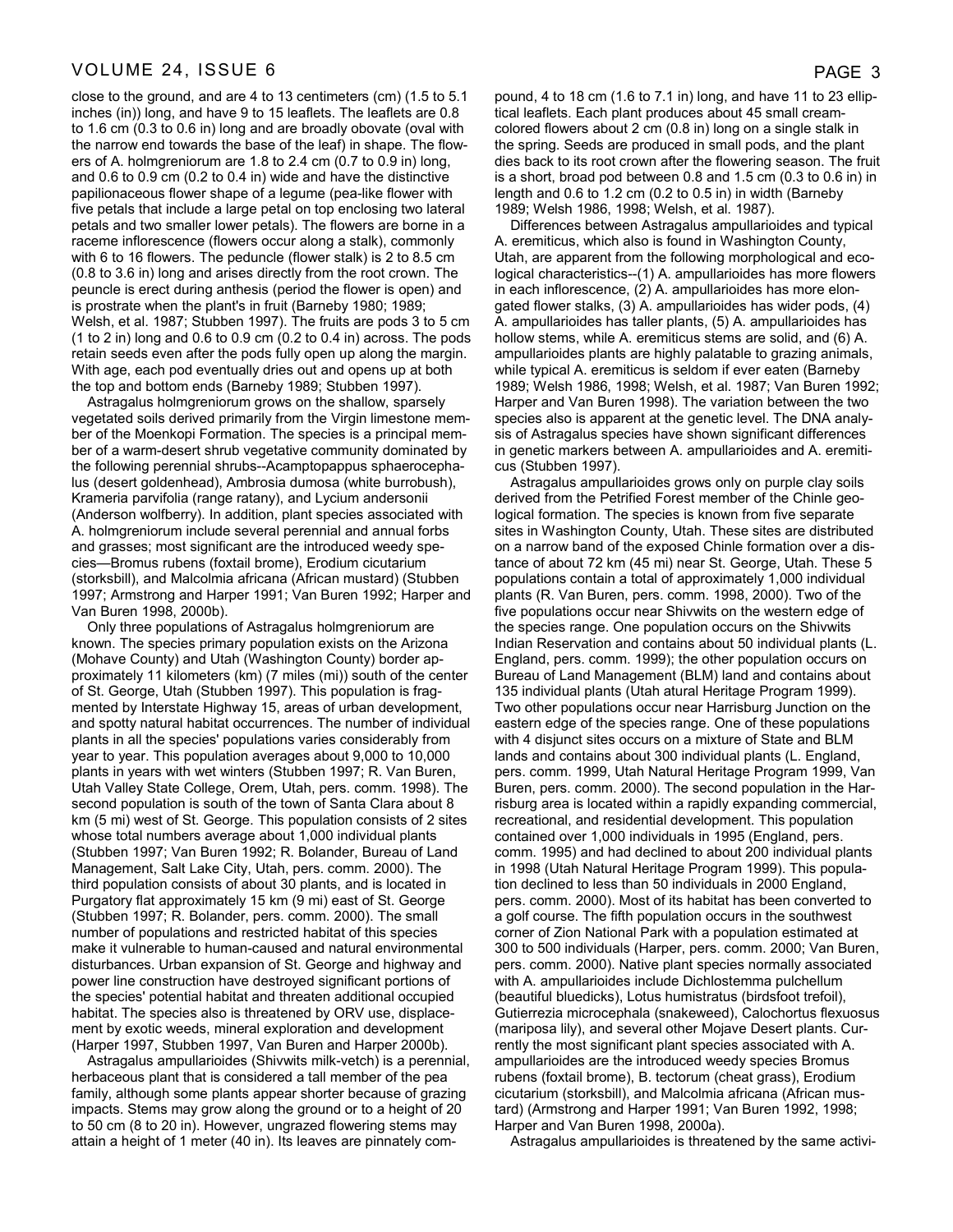ties as A. holmgreniorum. In addition, A. ampullarioides is heavily grazed by most wild and domestic herbivores, and one of its five populations is threatened by activities associated with clay quarry mining and unauthorized waste disposal (Harper 1997). A. ampullarioides is restricted to clay soils derived from outcrops of the Chinle formation, which naturally limits its potential habitat and population (Van Buren and Harper 2000a). The populations of both species fluctuate significantly year to year primarily due to extreme variations in local precipitation. The population numbers cited above reflect the highest levels observed since 1992; in an average precipitation year populations will be about half of that cited above, while drought-year population numbers will be 10 percent or less of the maximum observed levels (Van Buren and Harper 1998, 2000a; Van Buren 1999; R. Bolander, pers. comm. 2000; J. Anderson, Bureau of Land Management, Phoenix, Arizona, pers. comm. 2000).

 For more information contact : John L. England, Botanist, Utah Field Office, 801-524-5001.



#### **Cache Chapter**

August and September continued to be busy for Cache Chapter members. We joined forces with the County Extension and Master Gardeners to present Cache Valley's first Lean-n-Green Garden Tour on August 16th. Over 60 people toured four Logan-area home landscapes which feature Utah native plants or xeriscape techniques. The response was far more enthusiastic than we anticipated as many people took pictures, grilled homeowners for seed sources, and flung off their shoes to play barefoot in prairie grass lawns. A HUGE thanks to the UNPS members who made it a success: Wendy Mee and Dick Mueller for opening their yards to the public, and to Glen Lyon and Wendall Sullivan for being tour guides extraordinaire.

 Mary Barkworth of the Intermountain Herbarium led a small group up into the USU forest study area on a seed-collecting expedition in late August. We were able to collect a wide variety - let's plan on a seed swap at one of our meetings this coming winter.

# **State and Chapter News**

 But those of you who prefer to let someone else do the growing were able to do a little collecting of your own in mid-September. Virginia Markham and Janett Warner paid the Cache Valley Gardeners' Market a visit with their fine selection of native seeds and plants. We had a great time with these ladies and we hope to bring them back to the market's opening next May. Speaking of the market, make sure to stop by October 13th for the season-closing Harvest Festival, where "Best of the Market" baskets (we're contributing Utah native seed packets and UNPS posters) will be raffled off. Thanks to Gene Schupp, Mary Barkworth, and Dick Mueller for working our chapter table. Extra special kudos are due to Dave Wallace for making our little enterprise a success throughout the summer!

 We held our first regular chapter meeting on September 17th at USU's Greenville Farm. Roger Kjelgren, who never seems to tire of doing so, gave our group an exhaustive tour of his native plant demonstration garden and his students' trial plots. The garden, as always, was beautiful. If you haven't visited it yet, consider doing so right now since many plants have set seed (wink, wink, nudge, nudge). Watch the UNPS website or join our Topica discussion group (send a message to unps\_cache-subscribe@topica.com) for notice of our next meeting.

 USU Ecologist Eugene Schupp and Soils Scientist Janice Boettinger closed out September leading a terrific trip up Logan Canyon on the 30th. They and their graduate students have been studying a stand of Curlleaf Mountain Mahogany (Cercocarpus ledifolius) for a number of years. They're uncovering fascinating information about these beautiful gnarled trees as well as amassing enough unanswered questions to keep a fleet of grad students working overtime. Many thanks to Tim Slocum for hauling us all out there in his enormo-van.

 Last, but certainly not least, we will begin planting Cache Valley's first UNPS Heritage Garden starting on Saturday, October 13th. The teachers, students, and parents of Cache Valley Learning Center, a private K-8 school and UNPS sustaining member, have enthusiastically embraced this project. UNPS member and Landscape Architecture student Wendy Mee designed the layout and compiled the plant list. Although it has not even been planted yet, this garden has begun to generate positive effects in the community. Logan City planners were anticipating receiving the plant list so that they could use it as a basis for a future "city-approved" xeriscape plant list. If you would like to participate in or to contribute to our chapter's flagship Heritage Garden, please contact Tami Coleman at 435.258.0303 or unps\_cache@hotmail.com.

### **Canyonlands Chapter**

No news submitted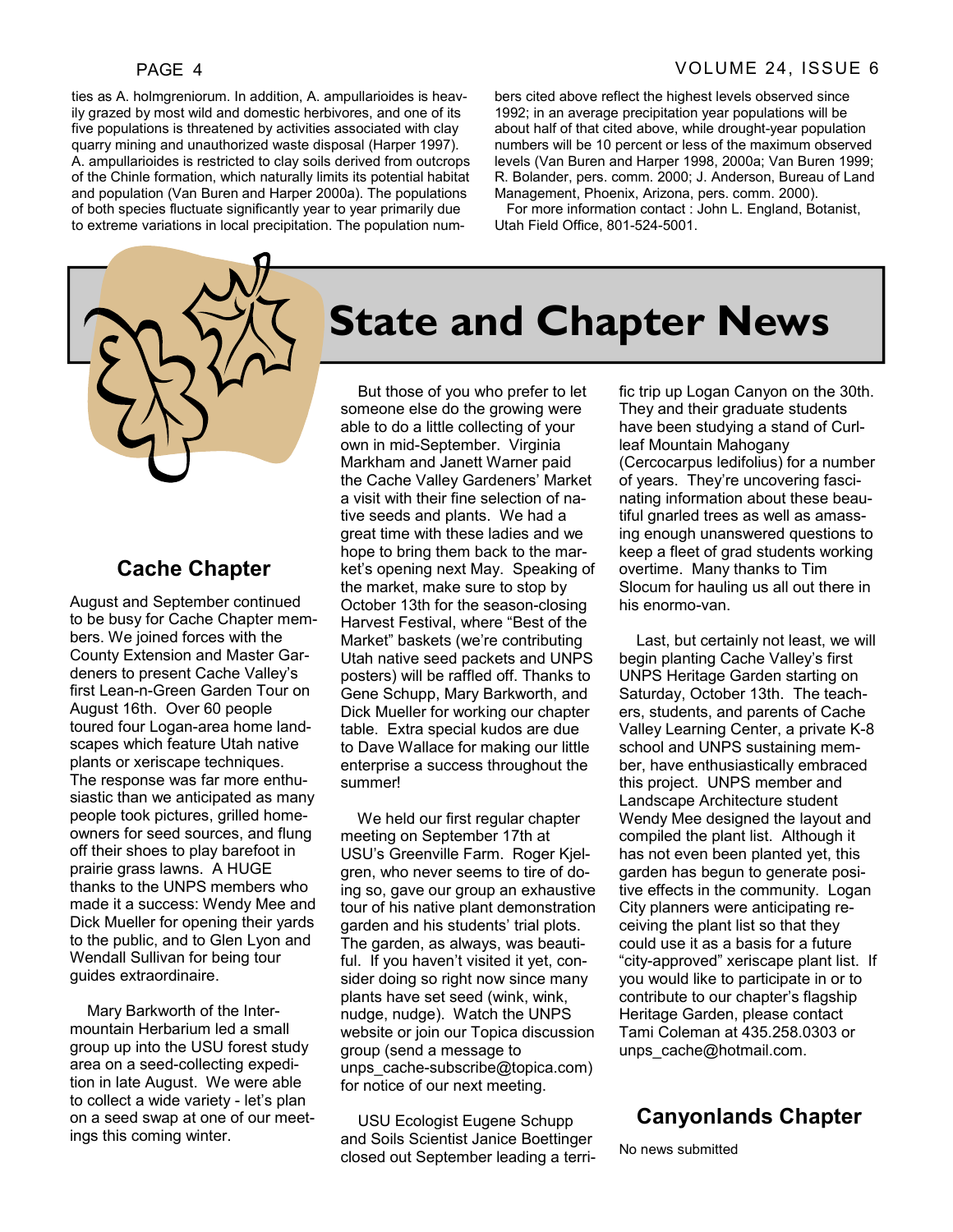#### **Mountain Chapter**

Because of everyone's busy schedules, there were not that many Mountain Chapter activities this past summer. We mainly worked on maintaining our Heritage Garden. This fall, we are going to look at which plants we want to raise during the winter to plant in the Heritage Garden next spring.

#### **Salt Lake Chapter**

**Landscape Design Forum**. The Utah County Chapter will hold a meeting on Friday, October 26. The meeting will start at 6:00 pm in the upstairs meeting room of the Monte L. Bean Museum on the BYU campus, just east of the Marriott Center and north of the Bell Tower. We

will have a potluck supper with officers supplying a main course and eating utensils. Please bring a side dish or drink to share. Beginning at 7: 00 we will have one or two speakers with expertise in landscaping design and an appreciation for the use of native plants in the landscape. Members are welcome to bring their own ideas, including a few slides if desired, and bring your questions on using Utah's native plants in your own yard. Visitors from other chapters and the community are welcome to attend.

#### **Spring Trip to Red Canyon**:

We will be spearheading a spring trip to Red Canyon, a few miles east of Bryce Canyon. We intend to invite someone who has expertise in the plants of this part of

Utah to lead us in a plant walk or two. This trip is still in the very early stages of planning, but we wanted to give you a chance to put it on your calendar if you've missed the last few trips. This trip will take place sometime in May, with exact dates and plans to be announced in the spring. Contact Susan Garvin if you are interested. Members and families of all chapters (and similarly inclined friends) are invited.

### **Southern Utah Chapter**

The Southern Utah Chapter met on August 26th. Al Tait, a retired Botanist from Southern Utah University conducted a plant ID session. He helped identify photos, twigs and even named several plants by descriptions given at the meeting. Those of us attempting to learn plant names had a great time.

Our big project a this time is a Heritage Garden at Three Falls Elementary School in Hurricane. Dirt has been hauled, the area has been contoured and on October 11 we will have a workday to install a drip irrigation system and move more soil. We will keep everyone advised as this project proceeds. Margaret Malm, per Mike Empey

### **Utah Valley Chapter**

Rock Canyon restoration--update: The Rock Canyon viewshed (i.e., the area of Rock Canyon that is visible from the trailhead) has now been mapped using GPS. We have divided the area into ten sections, each of which has its own description, history, long range plans, management philosophy, and upcoming projects. The

> viewshed covers 64 acres, of which approximately 10 acres will be involved in the most intensive restoration effort. Over 3000 volunteer hours have been contributed during the past two years to the restoration. Our limiting factor is not volunteers, it is volunteers who can lead other volunteers. Native Plant Society members are desparately needed in 2002. If you would like to get involved or would like a tour of the restoration, please contact our volunteer coordinator (Becky Wilde Peterson), who can be reached at her cell phone # 360-3625.

Coloring Book: The coloring

book of native wildflowers by Bitsy Schultz is selling well. Clearly there is a need for publications on Utah native plants--public interest is certainly growing. Works in progress by our chapter members include "Wild Plants of the Bonneville Shoreline Trail", which will feature beautiful photography by April Sorensen, and a manual on restoring foothills and lower canyons along the Wasatch Front (the manual is in the planning stages and will probably be a work in progress for some time). More information on either of these is available from Phil Allen at phil\_allen@byu.edu.

### **Vernal Chapter**

No news submitted

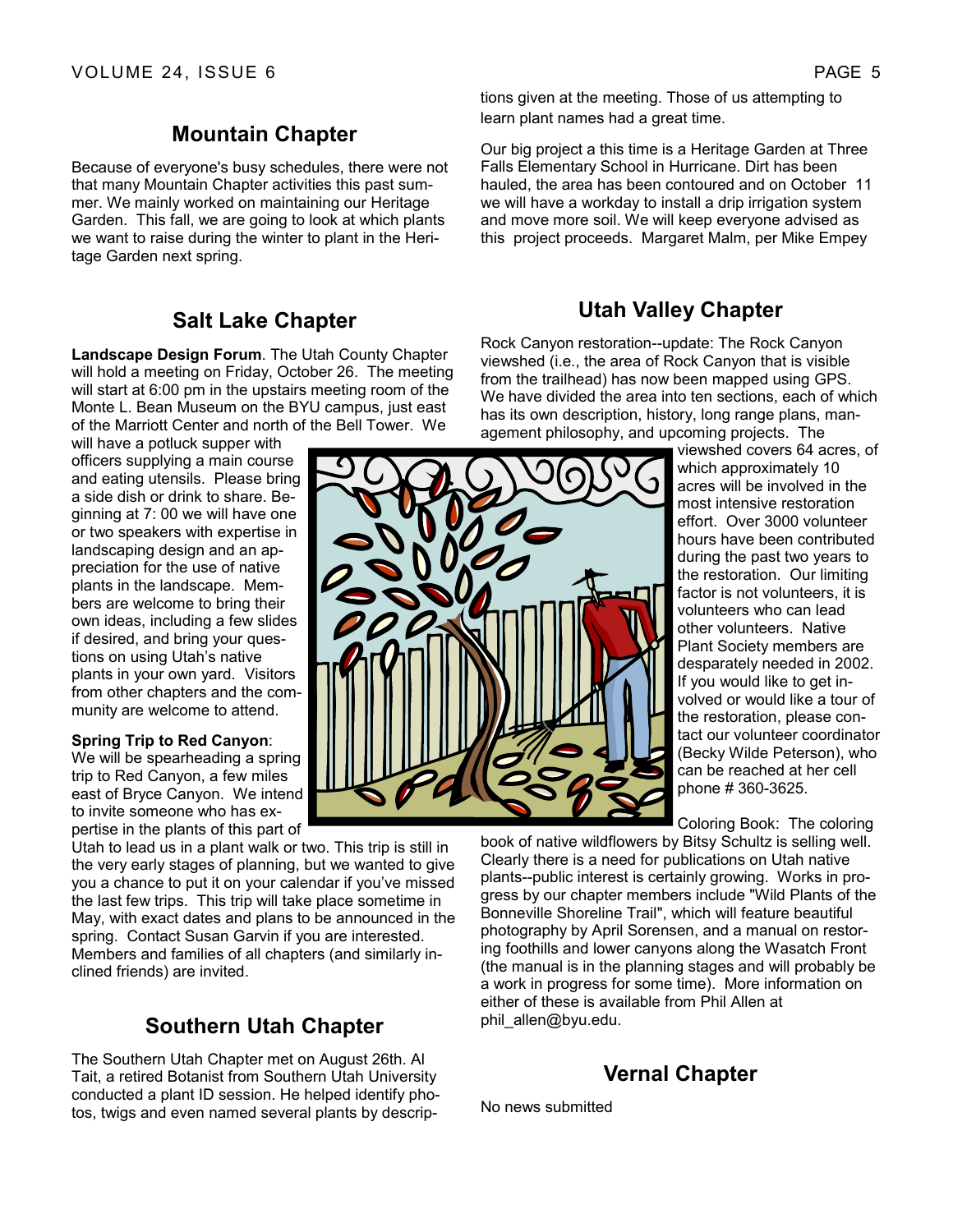

# **Events and Activities**

### **UPDATE ON HIKE TO BRISTLECONE PINE GROVE**

#### *by Kim Despain*

The BLM has done good work in planning and developing the Price Canyon Recreation Area. Next time you go to Price, take the turn off to the Price Canyon Recreation Area and satisfy your curiosity as to what is at the end of the road. You will not be disappointed. The camp ground has two areas. A 20-25 space camp ground proper and a day use, group picnic area. Water is available at both sites. The restroom facilities are nice. The trail starts in maple, pinyon and ponderosa pine, white fir and mountain mahogany.

 The weather was great. Late summer- 70's to 80's and almost cloudless. The maples were in good fall colors and the aspens were beginning to turn yellow.

 Ten people came to the hike, four from the Price chapter. The others were from the Provo-Orem area. After introductions, the hike started about 12:30. The hike progressed at a slow pace. 3 or 4 people would split off from time to time to examine plants that were in flower, look at pack rat middens or look at something else of botanical interest.

 When we arrived at a Bristlecone pine growing between some large rocks, photos had to be taken of both adults and kids climbing on the rocks and the pine tree. We marveled at how some pine trees were growing from cracks in large rocks along the trail and wondered how long the little trees had been growing. They would have made nice bonsai specimens. We also saw small groups of pine trees that had been planted by jays or squirrels.

 Some increment borer core samples were taken from some bristlecone and limber pine. Many of the Bristlecone sampled had only 4-6" of good wood toward the outside before an internal heart rot condition was encountered.

 Bristlecone pine rings were more compact than limber pine rings. Bristlecone averaged between 90-100 rings per inch, whereas limber pine averaged 70-80 rings per inch. A way to estimate the age of a bristlecone pine at this site is to determine the diameter of the tree, divide by 2, then multiply by 75. These are estimates only. Some the bristlecone pine at the Price Canyon Recreation Area

are probably 1000-1500 years old. These are estimates based on samples taken from 6 trees. Not a truly adequate sampling for any definitive study.

 When the group returned to the trail head parking lot and rested, Kim Despain presented some information on 6 pine tree species that grow in Utah. Bristlecone pine- *Pinus aristata* or *longaeva*- depending whether you are in the eastern or western half of Utah. Limber pine- *Pinus flexilis*- which is on most every mountain in the state. Lodgepole pine- *Pinus contorta*mainly in the Uintah Mountain range. The pinyon pines –*Pinus edulis* in the eastern half of the state and *Pinus monophylla* in the western half, and pondersosa pine-Pinus ponderosa.

 White pines have 5 needles per fascicle and cones usually do not have a prickle at the end of the cone scale- except bristlecone pine. Yellow pines have 3 needles per fascicle and the cones usually have a prickle at the end of the cone scale.

 Bristlecone pines have been used to determine the rate of slope erosion in areas like Bryce and Cedar Breaks. Estimates are that 1 foot of soil is eroded away each 1000 years.

*References for further reading and information are: A Garden of Brisltecone – by Michael P. Cohen, Trees of the Great Basin- by Ronald M. Lanner, and The Pinyon Pine- by Ronald M. Lanner* 

### **INTERMOUNTAIN NATIVE PLANT SUMMIT**

October 31st, 8 a.m. to 8 p.m. The seminar/workshop guest speaker topics range from native plant seed germination procedures to a native plant market study. Registration is free, but pre-registration is recommended. For more information, contact dnielson@cc.usu.edu.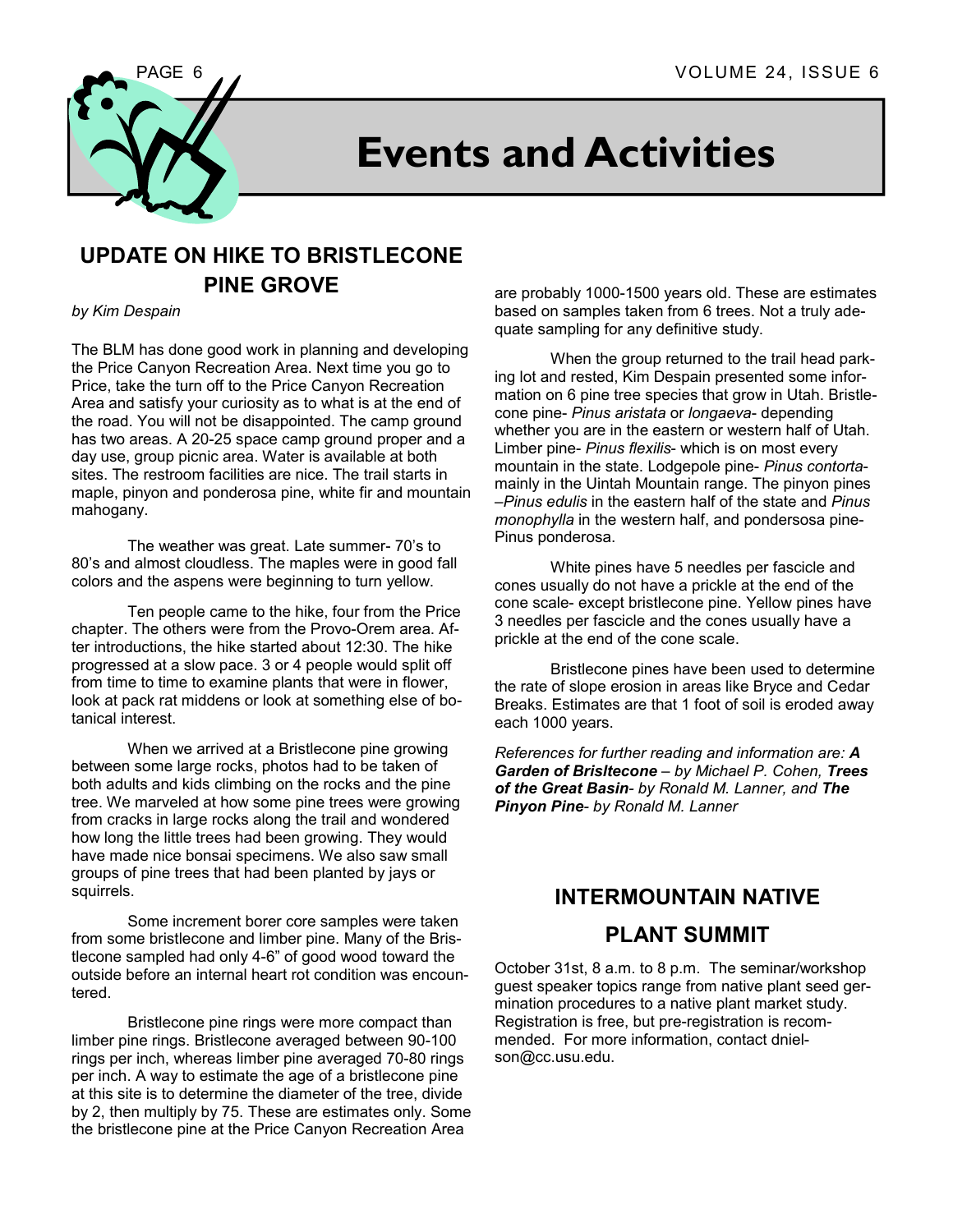### **BULB LECTURES AT RED BUTTE**

Don't miss these two special lectures by nationally known bulb expert, Brent Heath at Red Butte Gardens. Brent Heath is a third generation bulb grower and co-owner with his wife, Becky, of Brent and Becky's Bulbs, a wholesale/retail mailorder flower bulb catalogue and web site business. Brent and Becky have a 10 acre display



garden and trial farm where they currently grow over 3000 cultivars and species of all types of bulbs in combination with annuals, perennials and ground-covers. They are the co-authors of Daffodils for American Gardens, an award winning 140 page horticultural masterpiece covering all aspects of selecting and growing these beautiful bulbs. A book signing will follow both evenings. Lectures cosponsored by Wasatch Rock Garden Society, Utah Native Plant Society, UNLA, and USU Salt Lake County Master Gardeners.

**Friday November 2nd, 7 - 9pm. Native and Species Bulbs**: Learn about many wonderful species bulbs that are great landscape plants. This lecture will focus on wild and species bulbs that are available commercially and suitable for your garden. Most of these bulbs are low maintenance, drought tolerant, and naturalize in the garden. Members of Cosponsoring Organizations \$5.00 Nonmembers \$7.00 Pay at the door, Red Butte Gardens.

**Saturday November 3rd, 7– 9pm. Hooked on Daffodils**: These wonderful spring blooming landscape plants are easy to grow, insect and disease resistant, deer resistant, and are cost effective landscape plants. The number of different cultivars can be mind bog-

gling. Come learn as Brent shares information about some of the best cultivars for your garden. Members of Cosponsoring Organizations \$5.00. Nonmembers \$7.00. Pay at the door, Red Butte Gardens.



# **UNPS ANNUAL MEMBERS MEETING!**

# **New World Pot Luck Dinner Election of Directors**

**Friday November 16, 2001, 6:30 pm Sugarhouse Garden Center, 1602 E 2100 S Salt Lake City Questions call Bill 801-582-0432**